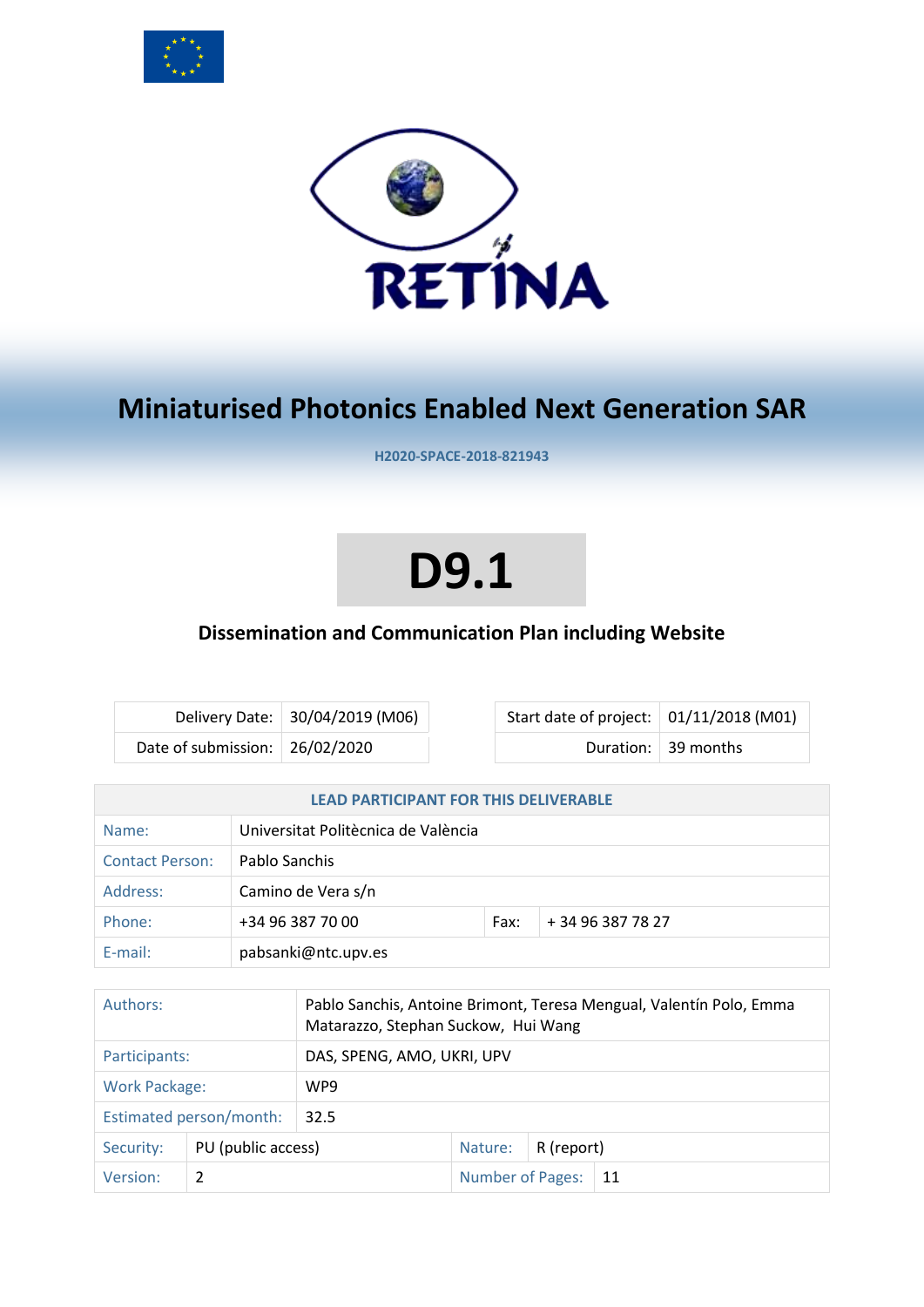

# **ABSTRACT**

The dissemination and communication plan as well as activities carried out until now, such as the website, social networks or attendance to conferences and workshops, is described in this deliverable.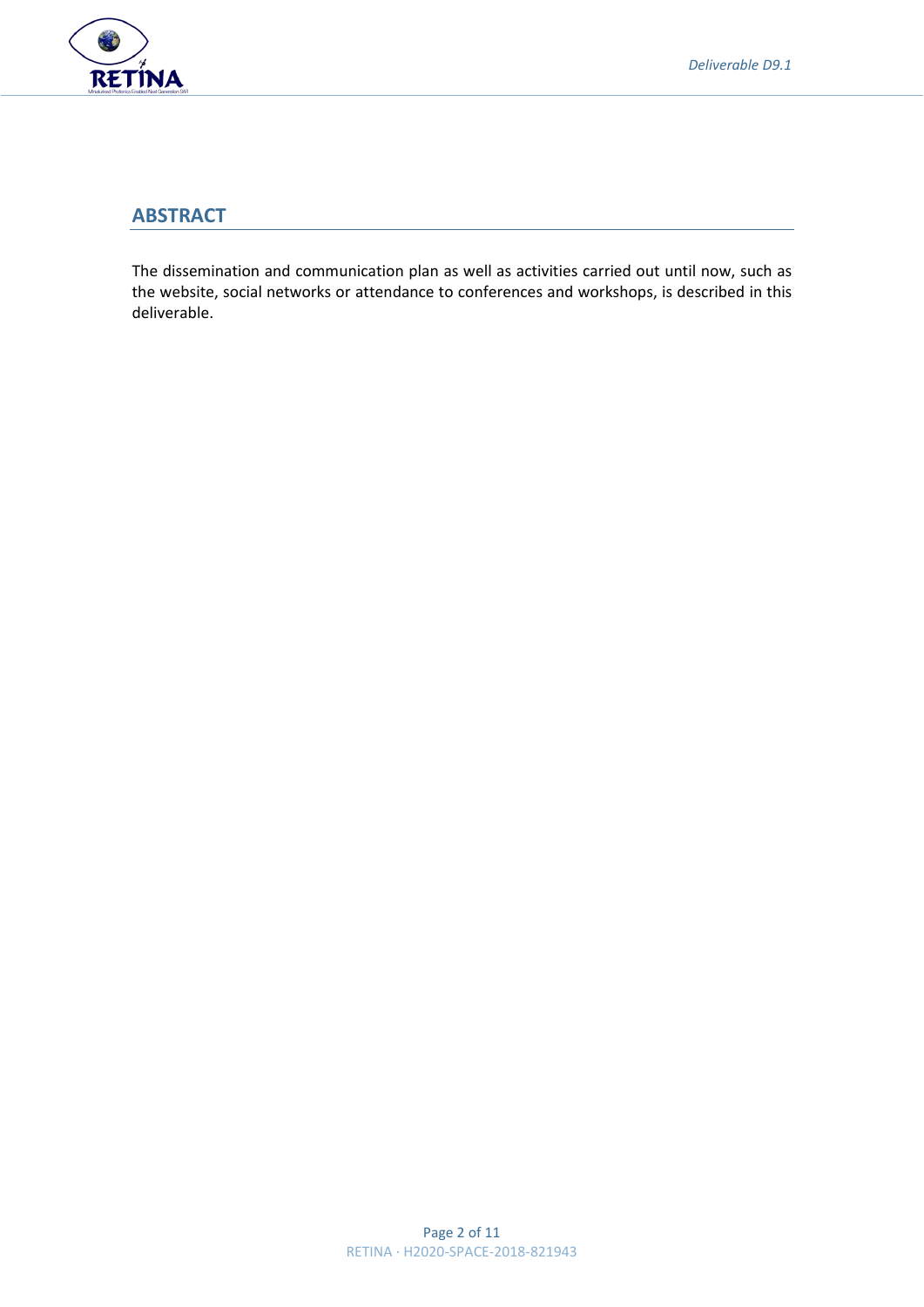



# **TABLE OF CONTENTS**

| 3. Description of Dissemination and Communication Activities 6                       |  |
|--------------------------------------------------------------------------------------|--|
|                                                                                      |  |
|                                                                                      |  |
| 3.3 Publication and participation in main conferences, workshops and exhibitions.  9 |  |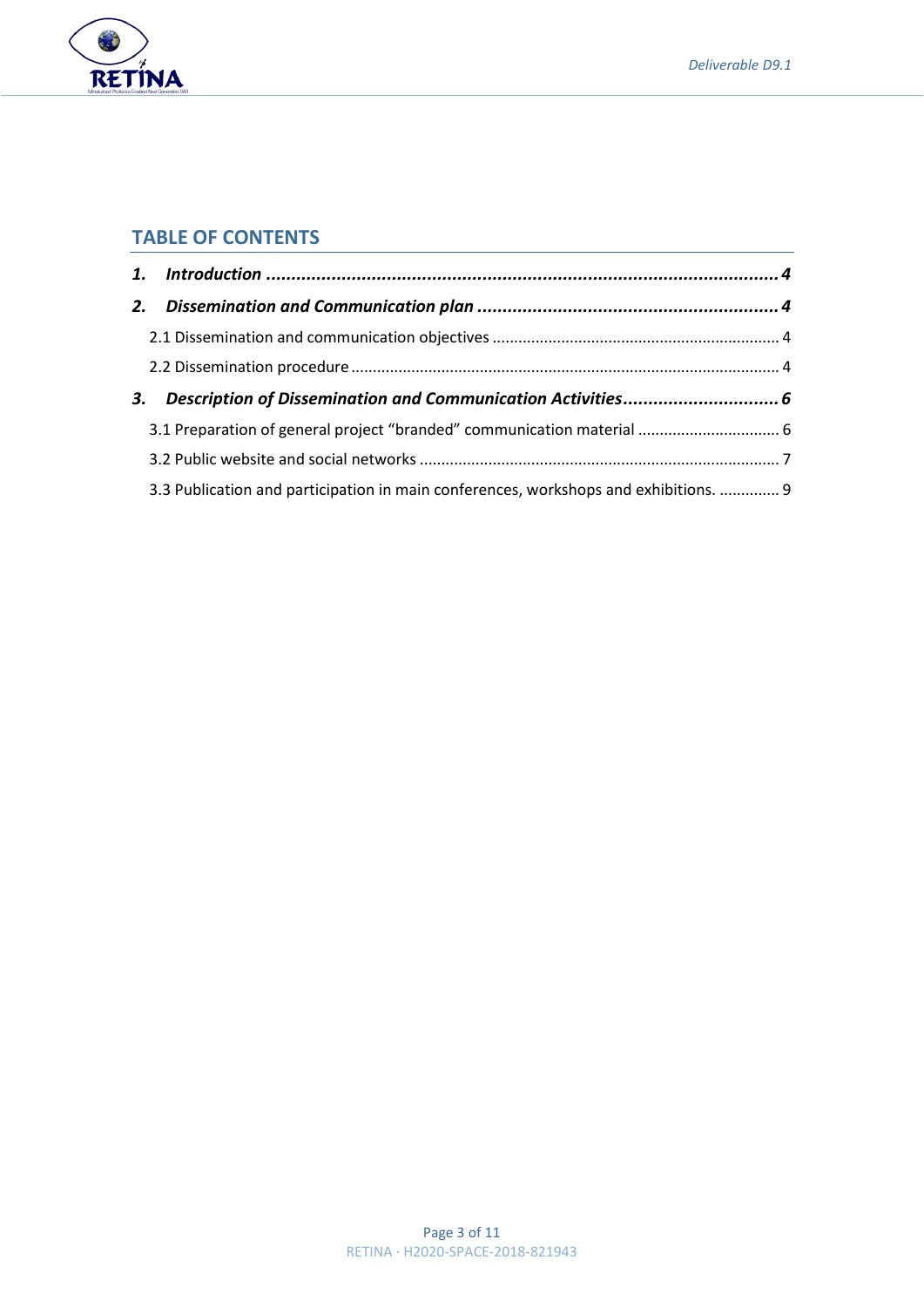

# <span id="page-3-0"></span>**1. Introduction**

The main goal of RETINA Project is the development of an advanced reconfigurable multi-beam photonic beamformer with centralised processing. In particular, a very innovative SAR approach based on photonic technologies whose main impact is to increase the EU competitiveness in payloads for advanced SAR missions by bringing to TRL5-6 previous developments in photonic enabled payloads for SAR applications, starting from the previous FP7 project GAIA, solving the limitations found in terms in power consumption and switching speed and incorporating new features such as centralised signal processing and a truly broadband frequency operation approach thanks to the multi-beam TTD reconfigurable beamforming architecture.

The exploitation and dissemination of the project results will be carried out within WP9, as described on DOW. One of the main goals of WP9 is to implement an efficient strategy to **disseminate the project results and communicate the project impacts and success stories**  towards scientific communities, the industry (in particular SMEs) and to EU citizens. Therefore, a Dissemination and Communication Plan has been defined and will be executed during the project.

# <span id="page-3-1"></span>**2. Dissemination and Communication plan**

The dissemination and communication of the project results is an important objective to ensure that the innovations of the project will be properly transferred, and their benefits exploited industrially and academically by partners upon the project completion. In order to achieve this goal, the dissemination and communication objectives and procedures have been established.

# <span id="page-3-2"></span>2.1 Dissemination and communication objectives

The aim of dissemination and communication is to create the critical mass of interest necessary for the exploitation or use of the results of the project. Therefore, the dissemination and communication activity has the following objectives:

- To share the technical results of the project with the scientific community interested to the topics addressed by RETINA project, in order to promote the research and receive useful inputs from other scientists and International Communities.
- To improve the knowledge of RETINA results in the industrial community as a basis to create new opportunities for building quality products and services.
- To attract potential customers and generate expectation towards the project results, in order to prepare its exploitation.
- To identify additional potential application fields, customers and business opportunities based on the reactions to the dissemination activity.

### <span id="page-3-3"></span>2.2 Dissemination procedure

Depending on the nature of the information that must be disseminated outside the consortium, specific control and validation have been established. The main body in charge of validation procedures is the Project Steering Committee. The management of intellectual property and dissemination of knowledge has been established based on the "Consortium Agreement".

Once the intellectual property protection has been evaluated, the publications of project results obtained will be carried out by the partners. The scientific and technical content of the publication has been under the responsibility of the authors and will not be assessed by the Steering Committee.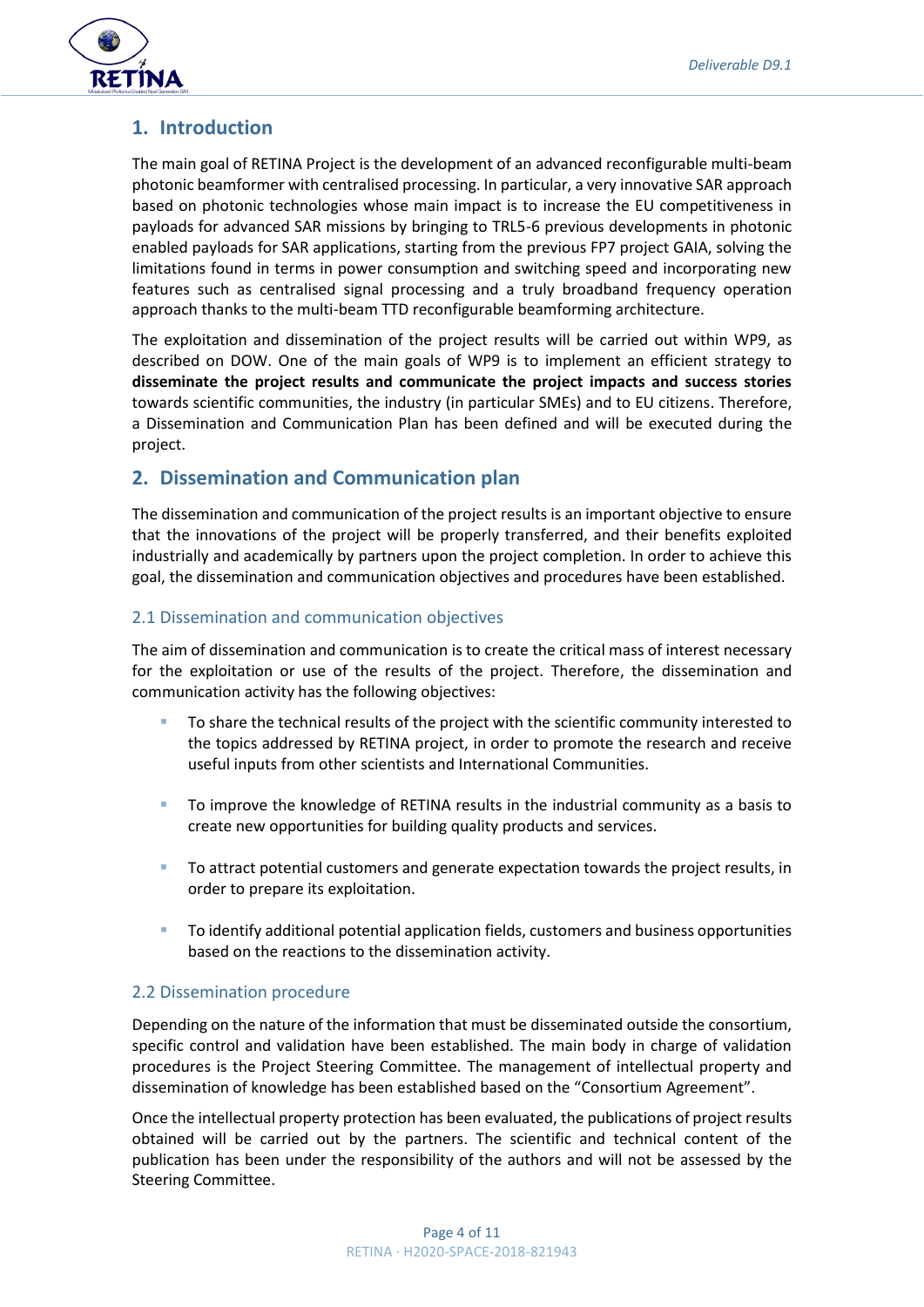

The following validation procedure, shown in [Figure 1,](#page-4-0) has been defined:

- At least 45 days before deadline, the author sends a draft of publication to the Steering Committee.
- Within 30 days, the Steering Committee will:
	- Check if the information can be protected. If yes, the publication can be rejected. The invention will then be protected prior to any publication.
	- o Decide (in cooperation with the WP leader concerned and the authors) if the publication must be accepted, corrected, delayed or rejected based on the following criteria:
		- o IP issues
		- o Co-authoring
	- $\circ$  Acknowledgment: the following sentence must be included in every publication "*This work was supported by EU-funded H2020 project RETINA under grant agreement n° 821943*".
	- Conflict with other dissemination activities.



**Figure 1. Publications procedure**

<span id="page-4-0"></span>On the other hand, general dissemination activities that are made on behalf of the whole consortium (eg. Press release, overall presentation of the project, public website) will also be validated by the Steering Committee.

The dissemination actions will be reported in each Interim and Review Report. The final Report will also include dissemination plans after the end of the Project.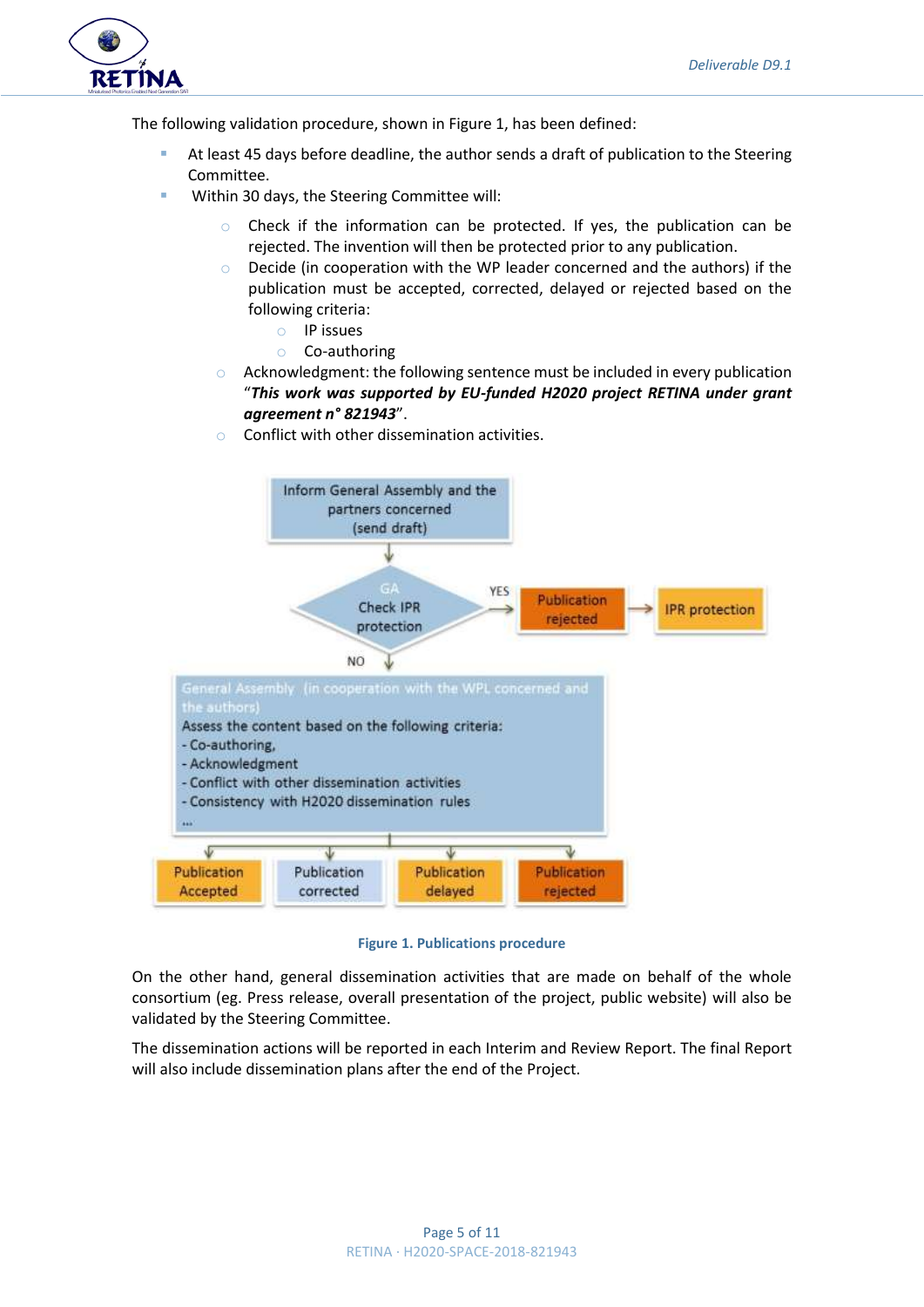

# <span id="page-5-0"></span>**3. Description of Dissemination and Communication Activities**

As previously commented, the aim of dissemination and communication is to create the critical mass of interest necessary for the exploitation or use of the results of the project. Therefore, the scientific and technological research results obtained within RETINA will be mainly disseminated to the target audience in several ways:

- Preparation of general project "branded" communication material.
- Maintaining a project internet website and several social networks.
- Presentation of results to the scientific community and industrial community.
- Press releases about objectives and achievements within RETINA.

Initially, dissemination activities will be focused on the introduction at a high level of the project objectives and developed technologies. In this context, a website has been created and dissemination through several social networks channels have been established. Once the technology is developed, the dissemination will be focused on leading technical conferences and publications in the field.

### <span id="page-5-1"></span>3.1 Preparation of general project "branded" communication material

The logo of the project has been consolidated and is shown in [Figure 2.](#page-5-2) The logo has been distributed among the partners. Templates have also been created for presentation and deliverables, which are also shown i[n Figure 2.](#page-5-2) All this material and any other additional material created will be available to any partner through the private intranet of the project.

|                                                                                                                                                        | <b>RETINA</b>                                                                                                                                    |  |  |
|--------------------------------------------------------------------------------------------------------------------------------------------------------|--------------------------------------------------------------------------------------------------------------------------------------------------|--|--|
| <b>RETINA</b>                                                                                                                                          | Miniaturised Photonics Enabled Next Generation SAR                                                                                               |  |  |
|                                                                                                                                                        | (61810-FPACE-TRED-62204E)                                                                                                                        |  |  |
| Miniaturised Photonics Enabled Next Generation SAR<br><b>WP Description</b>                                                                            | DXX.XX<br>Deliverable title                                                                                                                      |  |  |
| Work perhaps leader: TBC TWork perhaps team: TBC WP duration: Me Mi<br><b>Disactions</b><br><b>THE</b>                                                 | 1.11<br>Delivery Date: - 93/000/2280 (MAXII)<br>Start Bate of project 600/00/2000 IMRIS<br>that of submission: WARRIZORY<br>Duration: 100 months |  |  |
|                                                                                                                                                        | TEAM PARTICIPANT FOR THE THUNKARUT                                                                                                               |  |  |
|                                                                                                                                                        | Norw of WP leader expensation<br><b>Started</b>                                                                                                  |  |  |
|                                                                                                                                                        | Contest Persons                                                                                                                                  |  |  |
|                                                                                                                                                        | Address:<br><b>Hunter</b>                                                                                                                        |  |  |
|                                                                                                                                                        | Fax:<br>D-kwh                                                                                                                                    |  |  |
|                                                                                                                                                        |                                                                                                                                                  |  |  |
|                                                                                                                                                        | <b>Building</b>                                                                                                                                  |  |  |
|                                                                                                                                                        | Other partners participating in the deliverable.<br>Participants:                                                                                |  |  |
|                                                                                                                                                        | Work Periodic<br>-                                                                                                                               |  |  |
|                                                                                                                                                        | Extraned announcements.<br>PUTpublic access(/RE) (establed) Hallow: #1mport(/F)prototopael/O (other)<br>Denver Mar                               |  |  |
| A shot led representation may the dynamics and any majority<br>territorial da collecção en adecada a pola companheira de collaboração<br><b>BETHAM</b> | Number of Fages: 111<br>Trailer (<br><b>Contract</b>                                                                                             |  |  |

<span id="page-5-2"></span>**Figure 2. Logo of the project and templates for presentations and deliverables.**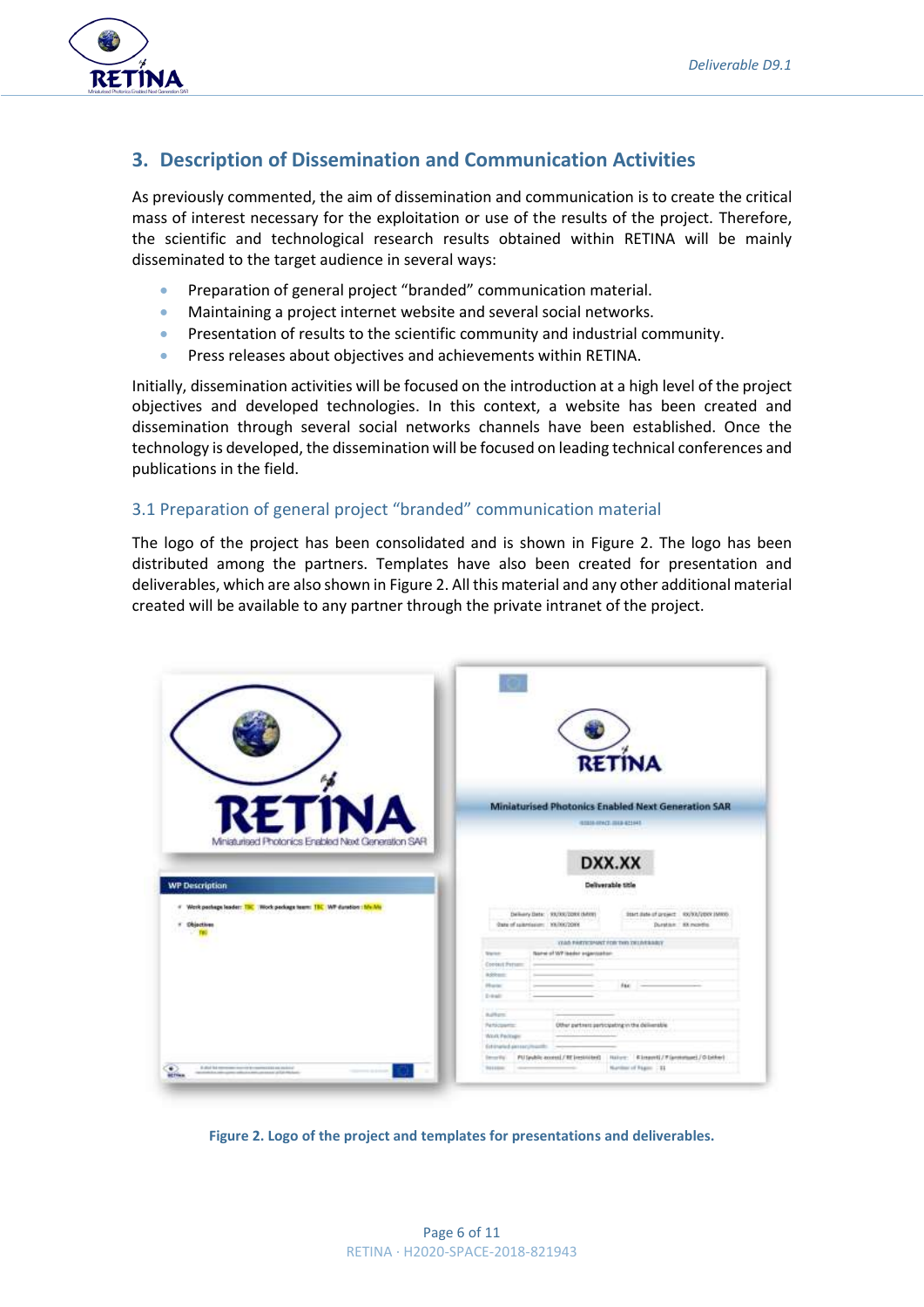

#### <span id="page-6-0"></span>3.2 Public website and social networks

A public website [\(www.retinah2020.eu\)](http://www.retinah2020.eu/) has been created to allow international dissemination and communication of the project goals as well the results and success stories that will arise during the project execution A responsive web design (RWD) or adaptive web design has been carried out to adapt the appearance of web pages to the device that is being used to visit them. Today web pages are seen in a multitude of devices such as tablets, smartphones, e-books, laptops, PCs, and so on. In addition, even within each type, each device has its specific characteristics: screen size, resolution, CPU power, operating system or memory capacity among others. This technology claims that with a single web design, everything looks properly on any device. A site designed with RWD adapts the layout to the viewing environment by using fluid, proportion-based grids, flexible images, and CSS3 media queries. The main advantages are

- 1. Avoid duplication of content.
- 2. Reduction of web maintenance costs.
- 3. Load the site faster.
- 4. Improve visibility in search engines.

A screenshot of the RETINA website is shown in [Figure 3.](#page-6-1) The following sections have been defined:

- General description about de project.
- Fact sheet of project contract details.
- Consortium description.
- Technology: technical goals, project concept and highlights.
- Dissemination: public deliverables, publications and news.
- Contact and link to social networks.



<span id="page-6-1"></span>**Figure 3. Screenshot of RETINA website.**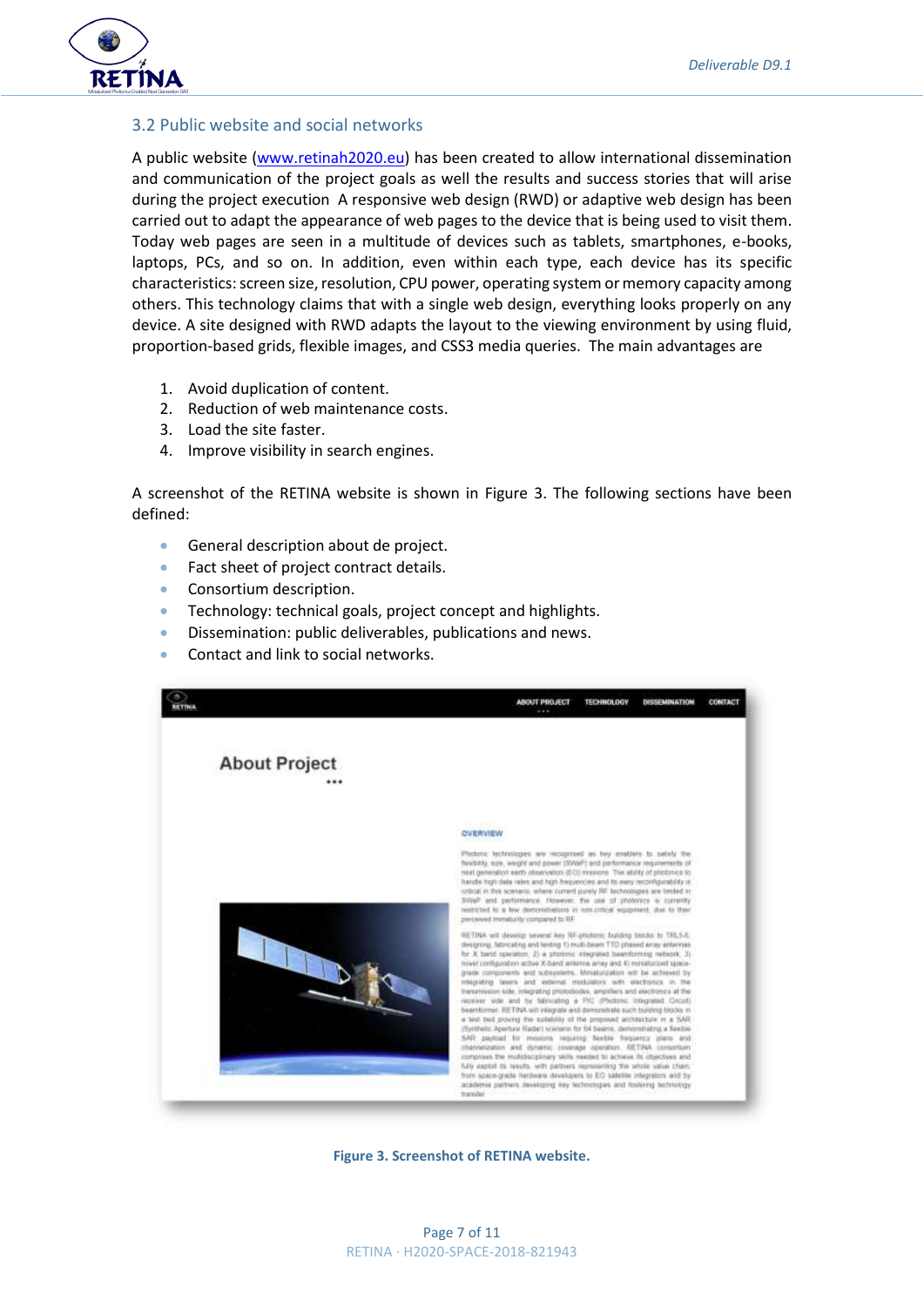

The highlights and dissemination parts will be completed during the project to ensure a dynamic environment. Furthermore, a private site has also been created to share documentation between partners.

The following communication channels have also been established to reach the widest audience possible and maximize the awareness of the project impacts:

- **Research Gate group (**[https://www.researchgate.net/project/H2020-RETINA\)](https://www.researchgate.net/project/H2020-RETINA) targeting the technical and scientific community.
- **Linkedin group** [\(https://www.linkedin.com/groups/8770162/\)](https://www.linkedin.com/groups/8770162/) to mainly reach industrial stakeholders.
- **Twitter account** [\(https://twitter.com/Retinah2020\)](https://twitter.com/Retinah2020) for addressing the general public.

[Figure 4](#page-7-0) shows screenshots of the links to social networks and private web area in RETINA website and the access to the private area. Google Analytics will be used to obtain web statistics and so assessing the website visibility and impact.

| DALPhabitra S.L.<br>Darrent de Venision Associat, Californi del Paulos 3 |                                 |
|--------------------------------------------------------------------------|---------------------------------|
| ANSIZ Veterra, Spen<br>water days make a court                           |                                 |
|                                                                          | <b>RETINA</b>                   |
|                                                                          |                                 |
| Contact as for more information!<br>전반위 발달이나 학원 가격이                      |                                 |
| <b>Antart</b><br><b>Lake Ave</b>                                         | <b><i><u>Utanroomse</u></i></b> |
| <b>Black of Auto</b>                                                     |                                 |
|                                                                          | Password                        |
| Garmel                                                                   |                                 |
| Links to social networks                                                 |                                 |
| and private web area                                                     | <b>Bank</b>                     |
|                                                                          |                                 |
|                                                                          |                                 |
|                                                                          | Access to private web area      |

<span id="page-7-0"></span>**Figure 4. Screenshots of the links to social networks and private web area in RETINA website (left) and the access to private web area (right).**

#### 3.3 Website statistics

The website has also a plugging to measure statistics and analyse the effective of its implementation. The web statistics till now (February 2020) is summarized in [Figure 5.](#page-8-1) The number of visits in the last year has been 2.623. On the other hand, the plot in [Figure 5](#page-8-1) shows the number of hits in the last 20 days, where it can be seen that the website is regularly visited. On the other hand, in a Google search, the project website also appears in the first position, as also shown in [Figure 5.](#page-8-1)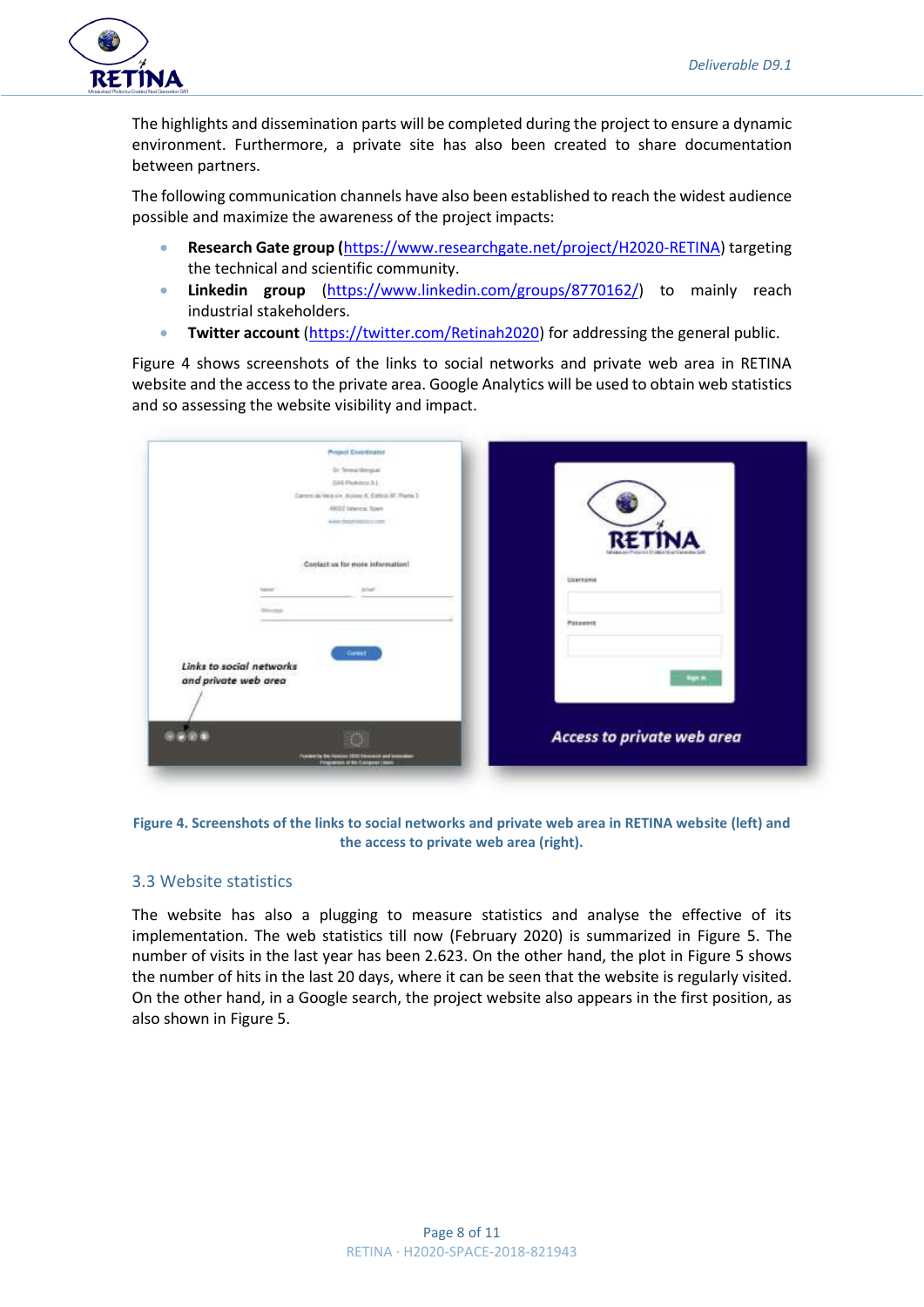

|                                                              |                                    |                        |                    | milesa quartum?                                                                                                                                     | $\alpha$                  |
|--------------------------------------------------------------|------------------------------------|------------------------|--------------------|-----------------------------------------------------------------------------------------------------------------------------------------------------|---------------------------|
| Sammary-                                                     |                                    | Ö                      |                    | This Gregor Biblio Clinate Like 198 Infective Houston                                                                                               |                           |
| Drive Lines:                                                 |                                    | $\circ$                |                    | Post increased Library and contact<br>Automotivement of VALUES studented at AU endeavoiral                                                          |                           |
|                                                              | <b>Warbers</b>                     | Virtual                |                    | crossposal as + Transvi educatare                                                                                                                   |                           |
| Today.                                                       | 5                                  | 11                     |                    | Wetcome to RETINA<br>RETIRA ANSWER GOVERNS & VIA ANNI SUN AAT TUESDAG AND UNITED. These contract are-                                               | <b>ALCOHOL:</b>           |
| Restaurance                                                  | 互                                  | 1928                   |                    | contact contract leaders of the contract materials and contract to be a                                                                             |                           |
| Lest 7 Days                                                  | 55                                 | 181                    |                    | wee straight as 4 Years may payer<br>RETINA                                                                                                         |                           |
| Last 30, Days:                                               | <b>SHAR</b>                        | 58b                    |                    | The BERNA January Symest, Warrist Advanced Central Days Air Assessme Symetry<br>Providence program with limitation by premises and approaches of SV |                           |
|                                                              |                                    |                        |                    | ARTES DESIRA AN INFORMATION A TRONGER WAS ARRANGED                                                                                                  |                           |
| Last 365 Days                                                | 023                                | 2.623                  |                    | RETINAL Project   H2020 / CORDS                                                                                                                     |                           |
| Total:                                                       | 023                                | 2,623                  |                    | 22 pc 2771 - Propot volume Alart Aan: 7 April 2778, 2 oct page 10 Kingdomen 2770. Furnace<br>(446) 10322-82317-12031 827-21 Constraints             | -----------               |
|                                                              |                                    |                        |                    | conditionment in company that in Themes were played                                                                                                 |                           |
|                                                              |                                    |                        |                    | Mesaturesed Photonics Enabled Neat Generation SAR - CORDID-                                                                                         |                           |
|                                                              |                                    |                        |                    | First, 2011 / FREE RETAALE 19923; TE 1931-2016 SUITERE PHOTOGES SUITE:<br>ANDER FROM BRAFFILIERELLISTAAT FLIA ARGEHINGERS                           |                           |
|                                                              |                                    | ISM In the last ST dam |                    |                                                                                                                                                     |                           |
|                                                              |                                    |                        |                    |                                                                                                                                                     |                           |
|                                                              |                                    |                        |                    |                                                                                                                                                     |                           |
|                                                              |                                    |                        |                    |                                                                                                                                                     |                           |
|                                                              |                                    |                        |                    |                                                                                                                                                     |                           |
|                                                              |                                    |                        |                    |                                                                                                                                                     |                           |
|                                                              |                                    |                        |                    |                                                                                                                                                     |                           |
|                                                              |                                    |                        |                    |                                                                                                                                                     |                           |
|                                                              |                                    |                        |                    |                                                                                                                                                     |                           |
|                                                              |                                    |                        |                    |                                                                                                                                                     |                           |
|                                                              |                                    |                        |                    |                                                                                                                                                     |                           |
|                                                              |                                    |                        |                    |                                                                                                                                                     |                           |
|                                                              |                                    |                        |                    |                                                                                                                                                     |                           |
| I sir il<br>Tup II<br>Tran-Atl<br>2 86 10<br>144.6<br>Just 7 | They 15<br>7.5003<br><b>Jak D.</b> | 1440<br>144.4          | 144.11<br>Fest All | Top 10<br>$-100-26$<br>$-146$ [E]<br><b>Jun DT</b><br>$7 - 106.31$                                                                                  | Ist It<br>Tot in<br>14634 |
|                                                              |                                    |                        |                    |                                                                                                                                                     |                           |

#### <span id="page-8-1"></span>**Figure 5. Web statistics and plot showing the number of hits in the last 20 days. In the upper right, browser image snapshot when we search for "retina eu project" on Google.**

#### <span id="page-8-0"></span>3.4 Publication and participation in main conferences, workshops and exhibitions.

Publication in scientific and commercial journals, participation in main conferences and exhibitions related to the involved sectors will be targeted during the lifetime of the project. Open Access for publications will be granted using relevant repositories, such as those listed in OpenAIRE, when there is no conflict with the IPR protection and following the dissemination procedure defined in section 2.2. RETINA target is to make at least 2 publications per year.

| <b>Conference</b>                                                     | Link                                                                                                                                                                             | <b>Date</b>              | <b>Place</b>                             |
|-----------------------------------------------------------------------|----------------------------------------------------------------------------------------------------------------------------------------------------------------------------------|--------------------------|------------------------------------------|
| SATELLITE 2019                                                        | https://2019.satshow.com/                                                                                                                                                        | May 6-9<br>2019          | Washington,<br><b>USA</b>                |
| <b>ARTES ScyLight</b><br>Workshop                                     | https://artes.esa.int/scylight                                                                                                                                                   | 5-6 June<br>2019         | Bucharest,<br>Romania                    |
| Transducers /<br>EUROSENSORS XXXIII                                   | https://transducers-eurosensors2019.org/                                                                                                                                         | June 23 - 27<br>2019     | Berlin,<br>Germany                       |
| Space Engineering and<br>Technology Final<br><b>Presentation Days</b> | https://www.esa.int/Our_Activities/Space<br>Engineering Technology/Shaping the<br><b>Future/Space Engineering and Technol</b><br>ogy_Final_Presentation_Days_SET-<br><b>FPDs</b> | 02-04 July<br>2019       | ESA-<br>ESTEC. The<br><b>Netherlands</b> |
| 46th International<br>Conference on Micro &<br>Nano Engineering (MNE) | https://kuleuvencongres.be/mne2020                                                                                                                                               | Sept. $14 -$<br>18 20 20 | Leuven,<br><b>Belgium</b>                |

The following conferences and exhibitions have been identified: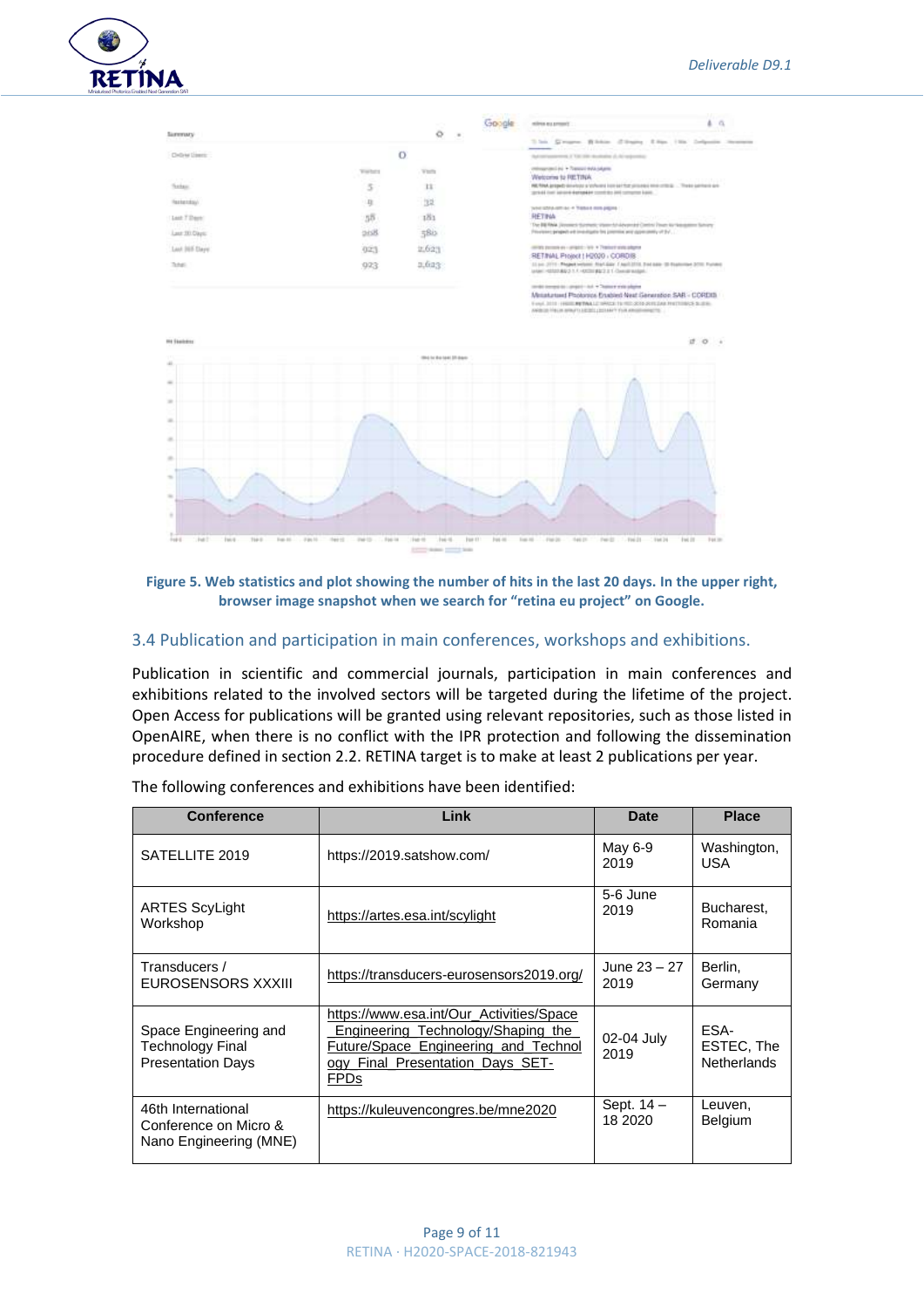

| <b>Graphene Week</b>                                                    | https://graphene-<br>flagship.eu/grapheneweek/GrapheneWee<br>k2019                                                         | Sept. 23 -<br>27 2019      | Helsinki,<br>Finland                     |
|-------------------------------------------------------------------------|----------------------------------------------------------------------------------------------------------------------------|----------------------------|------------------------------------------|
| 25th Ka and Broadband<br>Communications<br>Conference                   | http://www.kaconf.org/                                                                                                     | 30 Sept. $-2$<br>Oct. 2019 | Sorrento,<br>Italy                       |
| International Topical<br>Meeting on Microwave<br>Photonics (MWP)        | http://www.site.uottawa.ca/~jpyao/MWP2<br>019/                                                                             | October 7 -<br>10 2019     | Ottawa,<br>Canada                        |
| Workshop on Innovative<br><b>Technologies for Space</b><br>Optics       | https://atpi.eventsair.com/QuickEventWe<br>bsitePortal/workshop-on-innovative-<br>technologies-for-space-optics-2019/witso | $4 - 8$ Nov.<br>2019       | ESA-<br>ESTEC, The<br><b>Netherlands</b> |
| European Conference on<br>Synthetic Aperture Radar<br>(EUSAR)           | https://www.eusar.de/de                                                                                                    | June 15 -18<br>2020        | Leipzig,<br>Germany                      |
| European conference on<br>integrated optics (ECIO)                      | https://www.ecio-conference.org/                                                                                           | <b>June 2020</b>           | Paris,<br>France                         |
| The 45th European<br>Conference on Optical<br>Communication             | https://www.ecocexhibition.com/about-<br>ecoc/future-dates/                                                                | Sept. 2020                 | Brussels.<br>Belgium                     |
| NIL industrial day                                                      | http://www.nil-industrialday.org/                                                                                          | 2020                       | <b>TBA</b>                               |
| <b>International Topical</b><br>Meeting on Microwave<br>Photonics (MWP) | <b>TRA</b>                                                                                                                 | 2020                       | <b>TRA</b>                               |
| Conference on Lasers and<br>Electro-Optics (CLEO)<br>Europe             | <b>TRA</b>                                                                                                                 | 2021                       | <b>TBA</b>                               |

#### **Table 1. List of potential conferences and exhibitions.**

The Consortium will also show the results of the project in the main international fairs and others related to RETINA activities, gathering feedback from the potential technology adopters. In particular, the Consortium will get in contact with SATCOM stakeholders, such are Airbus, to investigate the use of the results for the development of true-time delay multi-beam active antennas for HTS systems in the Telecom domain. On the other hand, the Consortium will also seek to participate in workshops in seminars related to the Project scope (EC, ESA, Photonics 21, etc), communicating the project achievements to the main stakeholders and gathering their feedback.

The following actions have been planned:

- SPENG as part of Airbus will present project results to the ENS Airbus divisions in order to promote the equipment for future missions. SPENG will show the results of the project at selected internal Airbus workshops on Photonic Payloads presenting the developed solution for new generation payloads to allow system architects to fully exploit the solution for enhanced onboard flexibility. The Consortium will also gather feedbacks on upgrades or new developments that will be suitable for future architectures.
- DAS Photonics is discussing future opportunities of RETINA related technologies with its clients in order to assess potential introduction in its product portfolio. Miniaturization is a key requirement for future generation of SATCOM and mega-constellation and the advances of PIC brought by RETINA has direct implication in DAS products continuous evolution.